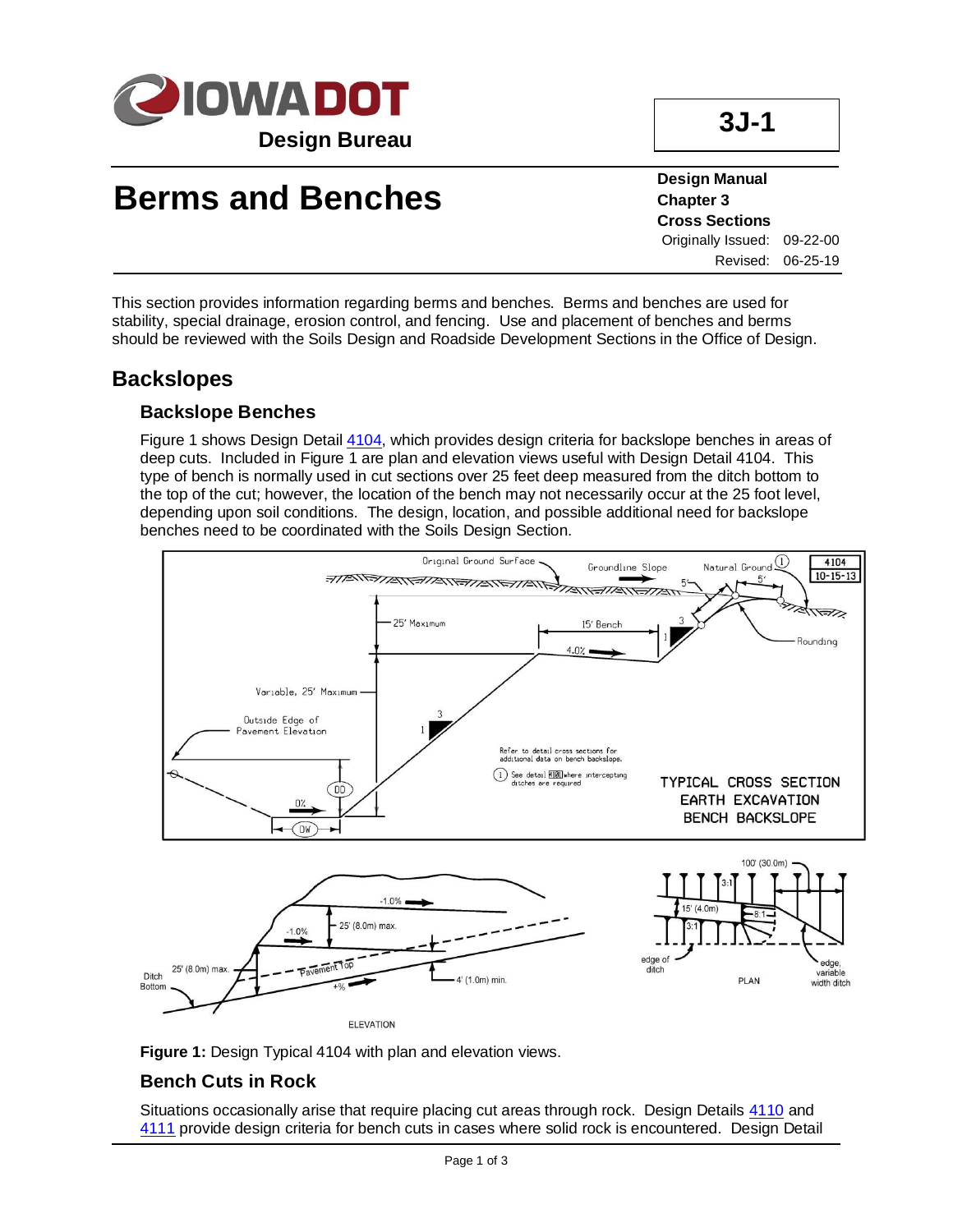[4107](../tnt/PDFsandWebFiles/IndividualPDFs/4107.pdf) provides criteria for cases where shale (or other inferior rock such as poor or very poor quality limestone) is encountered. Application, usage, design, location, and possible additional need for backslope benches in rock cut areas need to be coordinated with the Soils Section.

### **Foreslopes**

#### **Berms**

Occasionally berms are necessary to stabilize foreslopes. Figures 2 and 3 provide design criteria for two types of foreslope berms: general and stability.



\*designed by the Soils Engineer

**Figure 3:** Stability foreslope berm.

#### **Bench Cuts**

Bench cuts may be necessary to stabilize sliver fill foreslopes. Article [2107.03, C](../../erl/current/GS/content/2107.htm) of the Standard Specifications describes the standard practice for benching, etc. required with sliver fill and similar situations during construction, with no action needed in the plans. However, additional benching above and beyond those standard benches is sometimes needed. The need for, design of, and location of these benches are determined by the Soils Design Section. Figure 4 provides design criteria for this additional benching.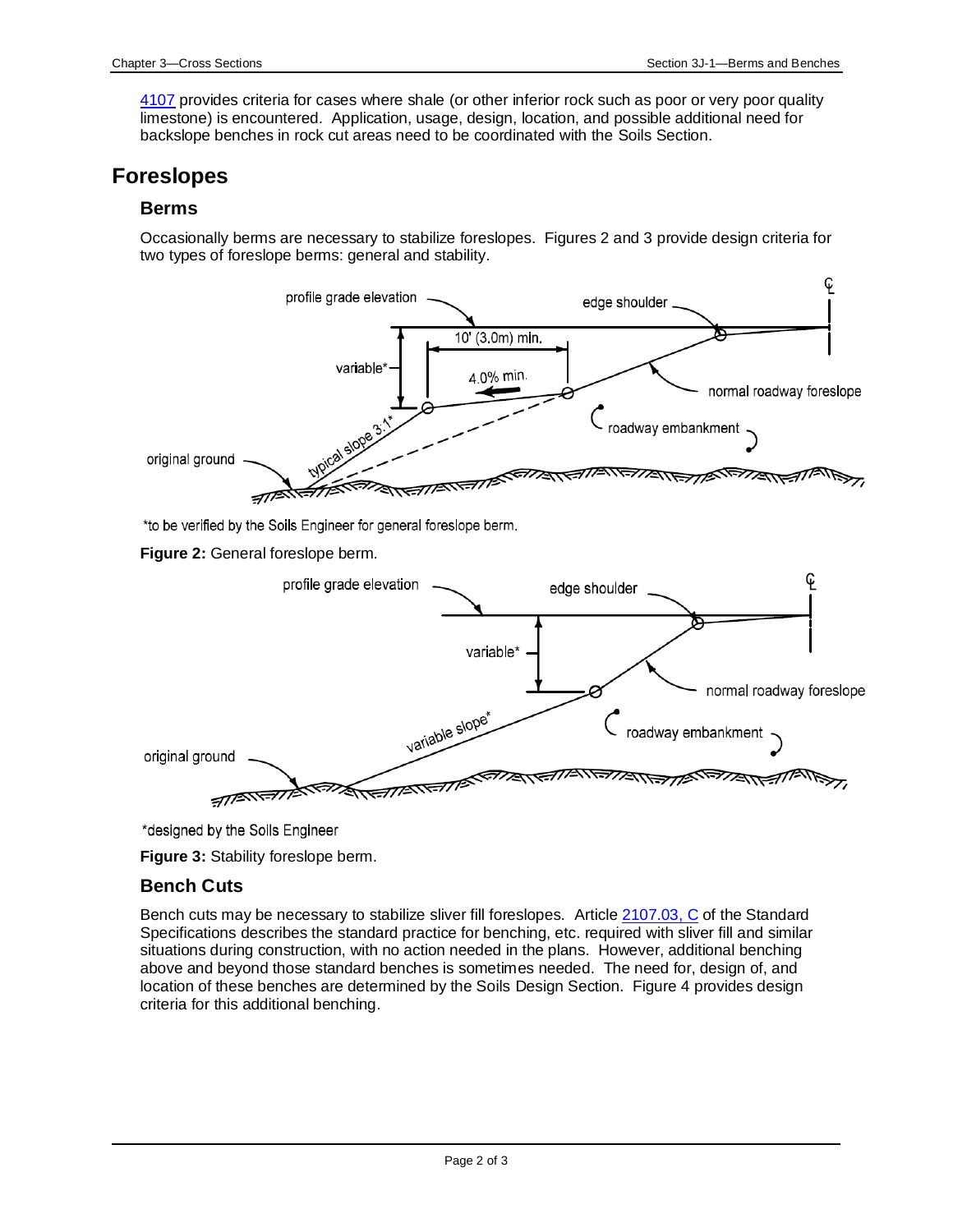

**Figure 4**: Bench cuts used to stabilize foreslope.